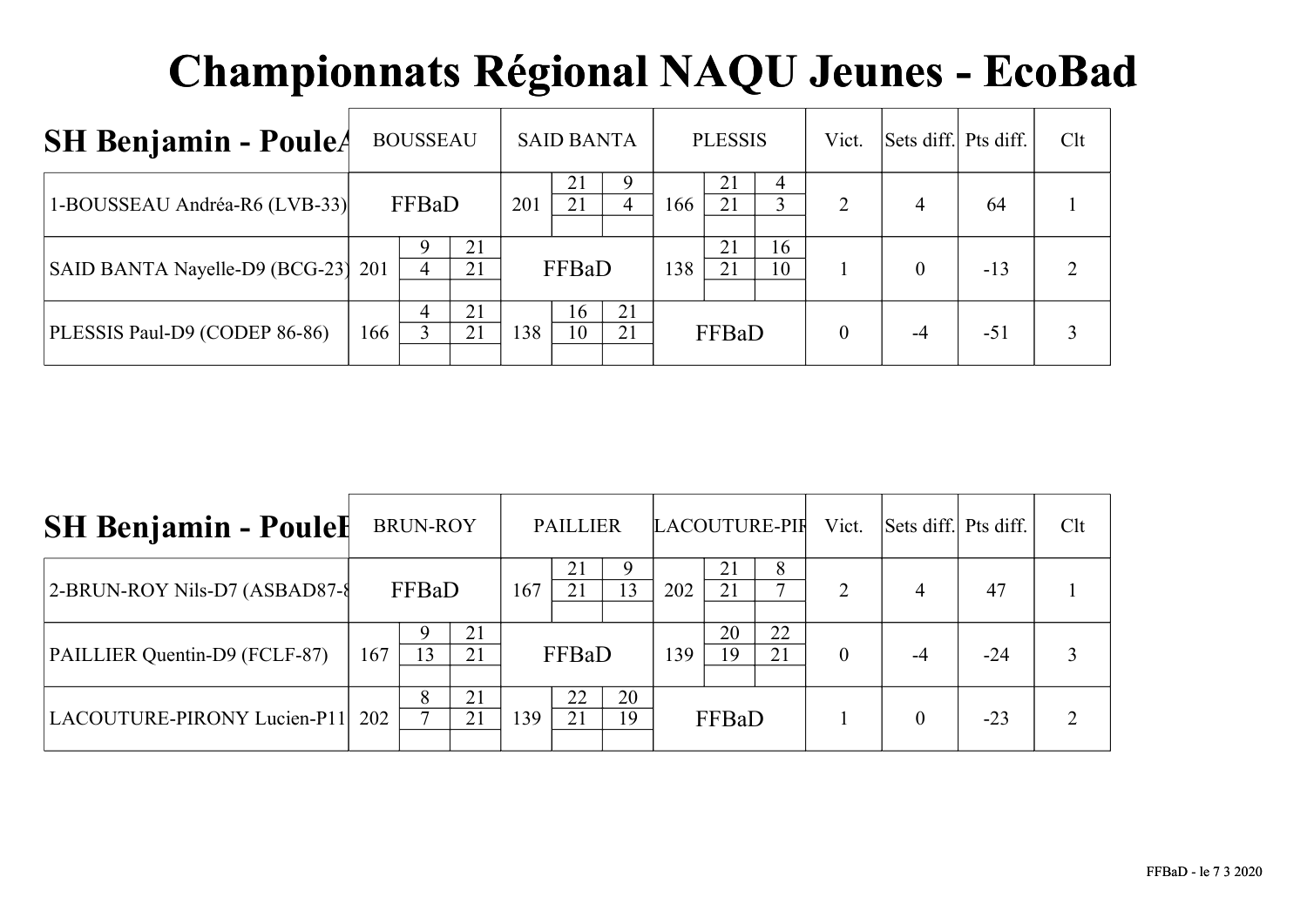| <b>SH Benjamin - Poule(</b>    |     | <b>PLAZANET</b>    |          |     | <b>FOLTZER</b> |                 |     | <b>BONIFACE</b> |               | Vict. | Sets diff. Pts diff. |       | Clt |
|--------------------------------|-----|--------------------|----------|-----|----------------|-----------------|-----|-----------------|---------------|-------|----------------------|-------|-----|
| 3/4-PLAZANET Titouan-D7 (CASTI |     | FFBaD<br>203<br>21 |          |     | 21<br>21       | $\overline{14}$ | 168 | 21<br>21        | 4<br>◠        | 2     | 4                    | 59    |     |
| FOLTZER Milo-D8 (CODEP 19-19)  | 203 | 14                 | 21       |     | FFBaD          |                 | 140 | 18<br>21<br>21  | 21<br>13<br>Q |       | -1                   | -6    |     |
| BONIFACE Louis-D9 (BM-87)      | 168 | 4<br>◠             | 21<br>21 | 140 | 13             | 18<br>21<br>21  |     | FFBaD           |               |       | $-3$                 | $-53$ |     |

| <b>SH Benjamin - Poulel</b>      |     | <b>RAMDENEE</b> |          |     | <b>FEVIN</b> |          |     | <b>PERROTIN</b> |          | Vict. | Sets diff. Pts diff. |       | Clt |
|----------------------------------|-----|-----------------|----------|-----|--------------|----------|-----|-----------------|----------|-------|----------------------|-------|-----|
| 3/4-RAMDENEE Nohan-D8 (LVB-3)    |     | FFBaD           |          | 204 | 21           |          | 169 | 21<br>21        | h.       | 2     | 4                    | 56    |     |
| FEVIN Noé-D9 (CODEP 86-86)       | 204 | 8               | 21<br>21 |     | FFBaD        |          | 141 | 21<br>21        | 11<br>14 |       | $\theta$             | $-6$  |     |
| PERROTIN Gabriel-D9 (Codep 17-1) | 169 | $\sigma$        | 21<br>21 | 141 | -11<br>14    | 21<br>21 |     | FFBaD           |          |       | $-4$                 | $-50$ |     |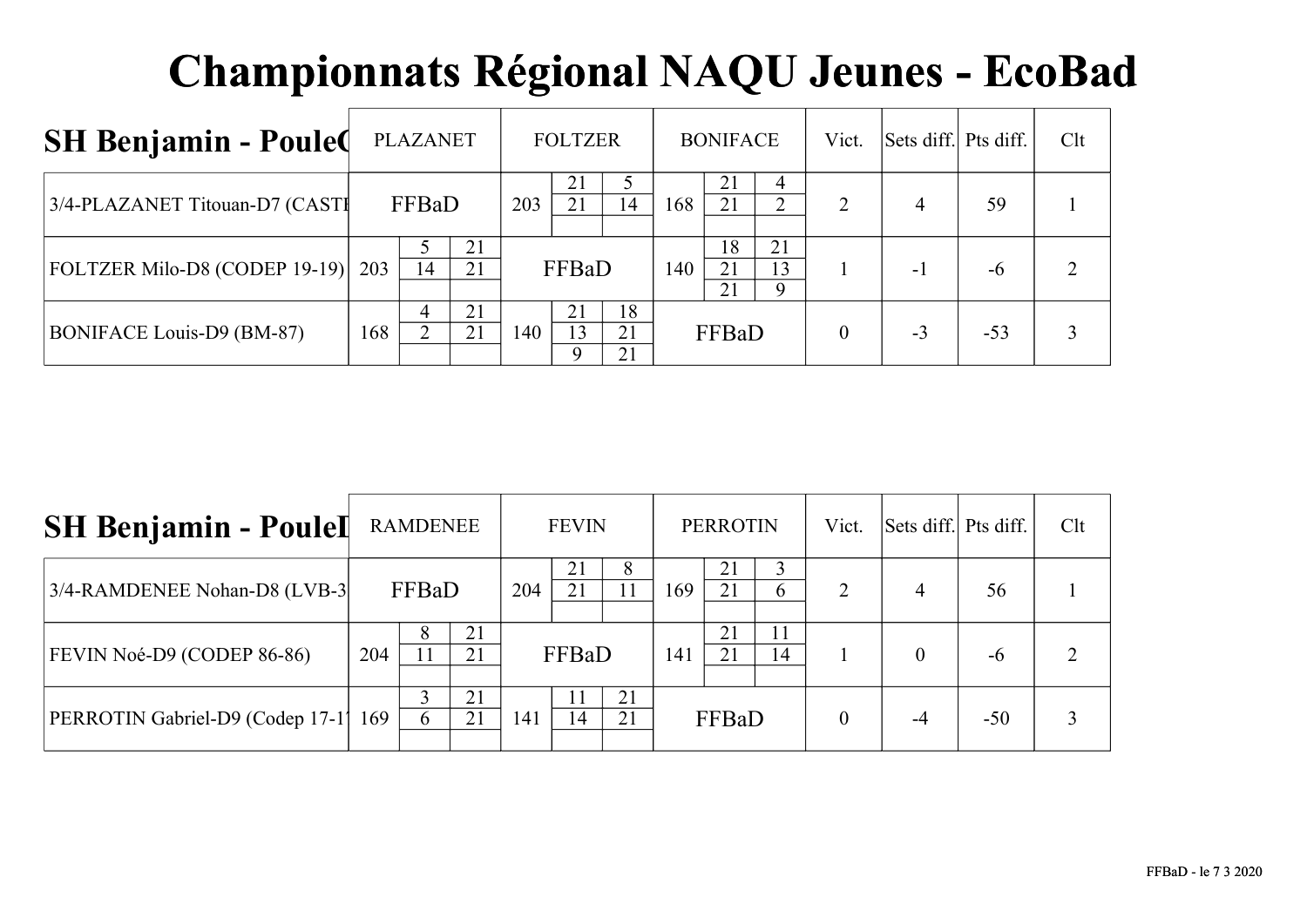| <b>SH Benjamin - Poulel</b>      | LESHAURIES |                    |                |     | <b>VERDIER</b> |                |     | <b>CHAUCHOY</b>  |                | <b>LOPEZ MAZUEL</b> |          |                      | Vict.    | Sets diff. Pts diff. |       | Clt |
|----------------------------------|------------|--------------------|----------------|-----|----------------|----------------|-----|------------------|----------------|---------------------|----------|----------------------|----------|----------------------|-------|-----|
| LESHAURIES Elien-D8 (E.S.B.B.-3) |            | FFBaD              |                | 205 | 15<br>21<br>21 | 21<br>15<br>13 | 142 | 21<br>21         | $\sigma$<br>13 | 170                 | 21<br>21 | 11<br>$\overline{4}$ | 3        |                      | 58    |     |
| VERDIER Maxence-D8 (BCPA-87)     | 205        | 21<br>15<br>13     | 15<br>21<br>21 |     | FFBaD          |                | 171 | 21<br>21         | 12<br>8        | 143                 | 21<br>21 | 10<br>15             | 2        |                      | 31    |     |
| CHAUCHOY Nathan-D9 (USDAX-4      | 142        | <sub>b</sub><br>13 | 21<br>21       | 171 | 12<br>8        | 21<br>21       |     | FFBaD            |                | 206                 | 21<br>21 | 9<br>3               |          | $-2$                 | $-15$ |     |
| LOPEZ MAZUELAS Léo-NC (USB-      | 170        | $\overline{4}$     | 21<br>21       | 143 | 10<br>15       | 21<br>21       | 206 | $\mathbf Q$<br>3 | 21<br>21       |                     | FFBaD    |                      | $\theta$ | $-6$                 | $-74$ |     |

| <b>SH Benjamin - Poulel</b>   |     | <b>ROUX</b> |          |     | <b>MENIN</b>            |                |     | <b>DUPOUY</b>  |                     |     | <b>PETRIAT</b> |          | Vict.          | Sets diff. Pts diff. |       | Clt |
|-------------------------------|-----|-------------|----------|-----|-------------------------|----------------|-----|----------------|---------------------|-----|----------------|----------|----------------|----------------------|-------|-----|
| ROUX Loris-D8 (USB-33)        |     | FFBaD       |          | 172 | 21<br>21                |                |     | 21<br>21       | $\mathfrak{Z}$<br>8 | 207 | 21<br>21       | 15<br>15 | 3              | <sub>b</sub>         | 67    |     |
| MENIN Gaetan-D9 (CODEP 19-19) | 172 |             | 21<br>21 |     | FFBaD                   |                | 208 | 18<br>21<br>21 | 21<br>15<br>9       | 145 | 12<br>13       | 21<br>21 |                | $-3$                 | $-26$ |     |
| DUPOUY Yael-D9 (BCA-40)       | 144 | 8           | 21<br>21 | 208 | 21<br>15<br>$\mathbf Q$ | 18<br>21<br>21 |     | FFBaD          |                     | 173 | 9              | 21<br>21 | $\theta$       | $-5$                 | $-70$ | 4   |
| PETRIAT Tristan-NC (LVB-33)   | 207 | 15<br>15    | 21<br>21 | 145 | 21<br>21                | 12<br>13       | 173 | 21<br>21       | $\mathbf Q$<br>9    |     | FFBaD          |          | $\overline{2}$ |                      | 29    | ↑   |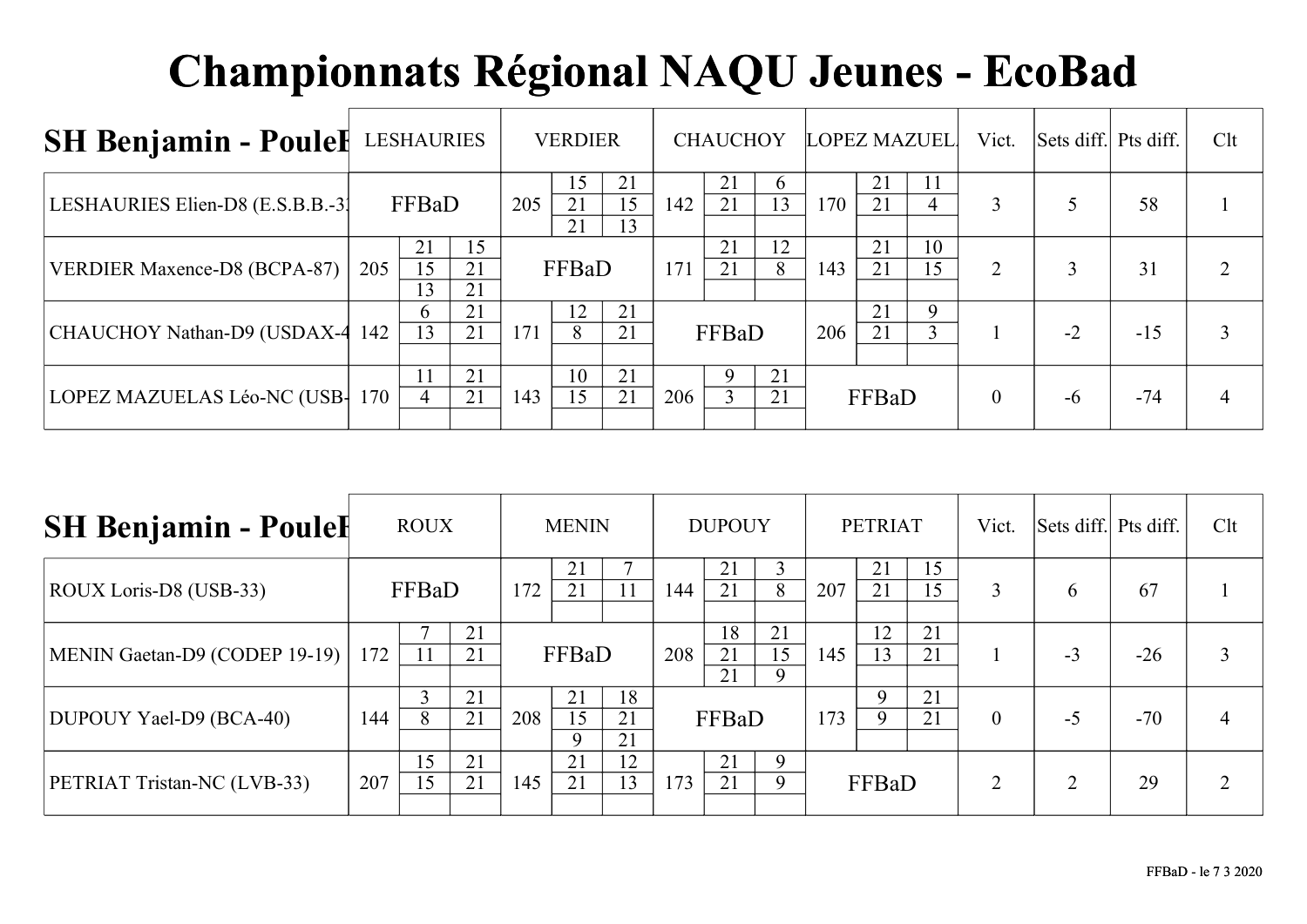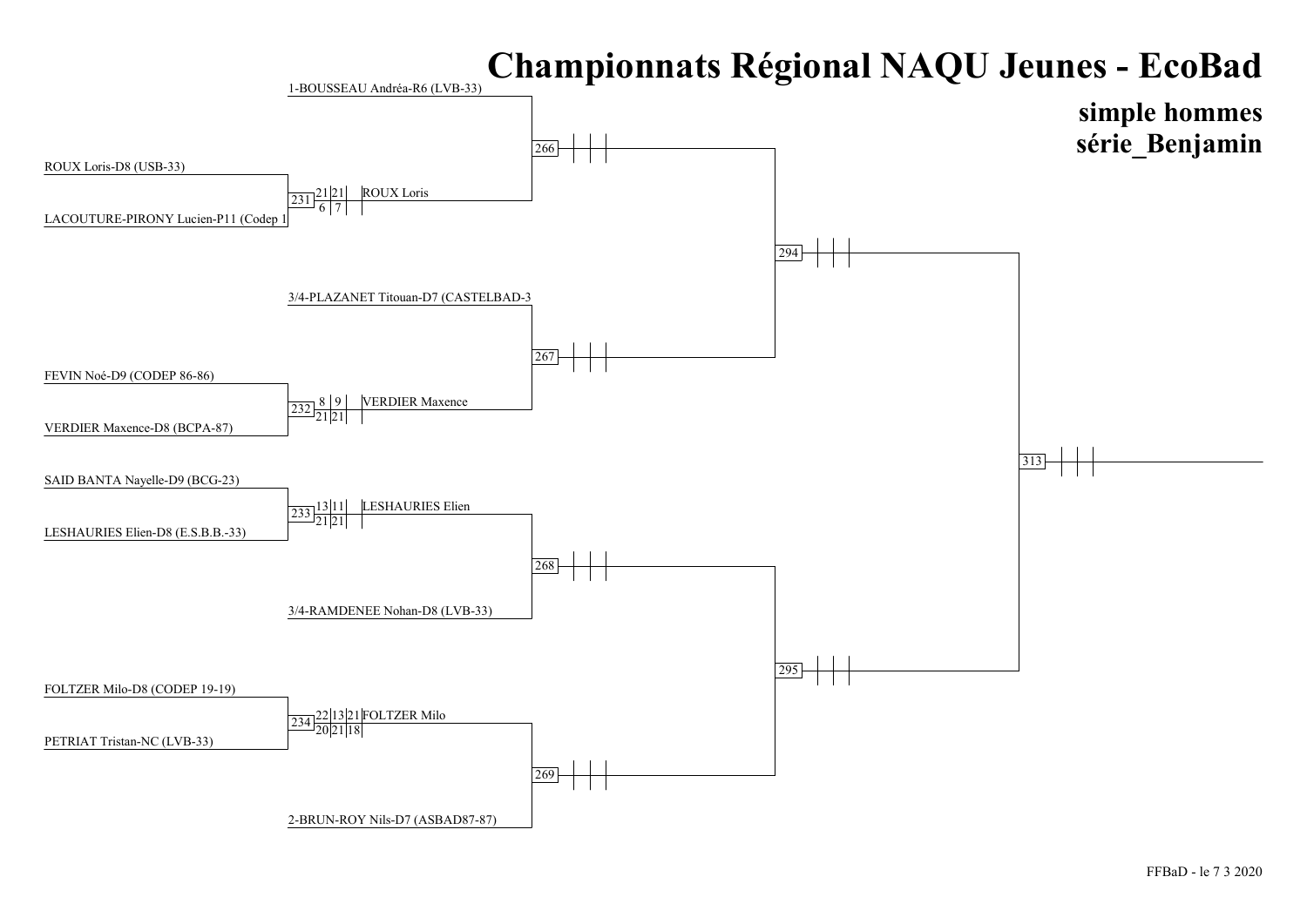| <b>SH Minime - PouleA</b>       |    | <b>SOLITUDE</b> |          |   | <b>BOUSSEAU</b> |          |    | <b>LEVEE</b> |          | Vict.    | Sets diff. Pts diff. |       | Clt            |
|---------------------------------|----|-----------------|----------|---|-----------------|----------|----|--------------|----------|----------|----------------------|-------|----------------|
| 1-SOLITUDE Denzel-R6 (Codep 17- |    | FFBaD           |          |   | 21<br>21        | 13<br>12 | 39 | 21<br>21     | 4        | 2        | 4                    | 50    |                |
| BOUSSEAU Mattéo-D7 (LVB-33)     | 74 | 13<br>12        | 21<br>21 |   | FFBaD           |          | 9  | 21<br>21     | 12<br>14 |          | 0                    | $-1$  | $\overline{2}$ |
| LEVEE Remy-D9 (ASBAD87-87)      | 39 |                 | 21<br>21 | 9 | 14              | 21<br>21 |    | FFBaD        |          | $\theta$ | -4                   | $-49$ | 3              |

| <b>SH Minime - PouleB</b>    |    | <b>GUITOU</b> |          |    | <b>MARTINEAU</b> |          |    | <b>BERGERAN</b> |        | Vict.          | Sets diff. Pts diff. |       | Clt |
|------------------------------|----|---------------|----------|----|------------------|----------|----|-----------------|--------|----------------|----------------------|-------|-----|
| 2-GUITOU Louis-R6 (SMBAD-40) |    | FFBaD         |          | 75 | 21               | 16<br>16 | 40 | 21<br>21        | h.     | $\overline{2}$ | 4                    | 45    |     |
| MARTINEAU Thibault-D7 (CODEP | 75 | 16<br>16      | 21<br>21 |    | FFBaD            |          | 10 | 21<br>21        | −<br>Q |                |                      | 16    | ↑   |
| BERGERAN Lenny-D9 (USDAX-40  | 40 | 6             | 21<br>21 | 10 | 9                | 21<br>21 |    | FFBaD           |        | $\theta$       |                      | $-61$ | 3   |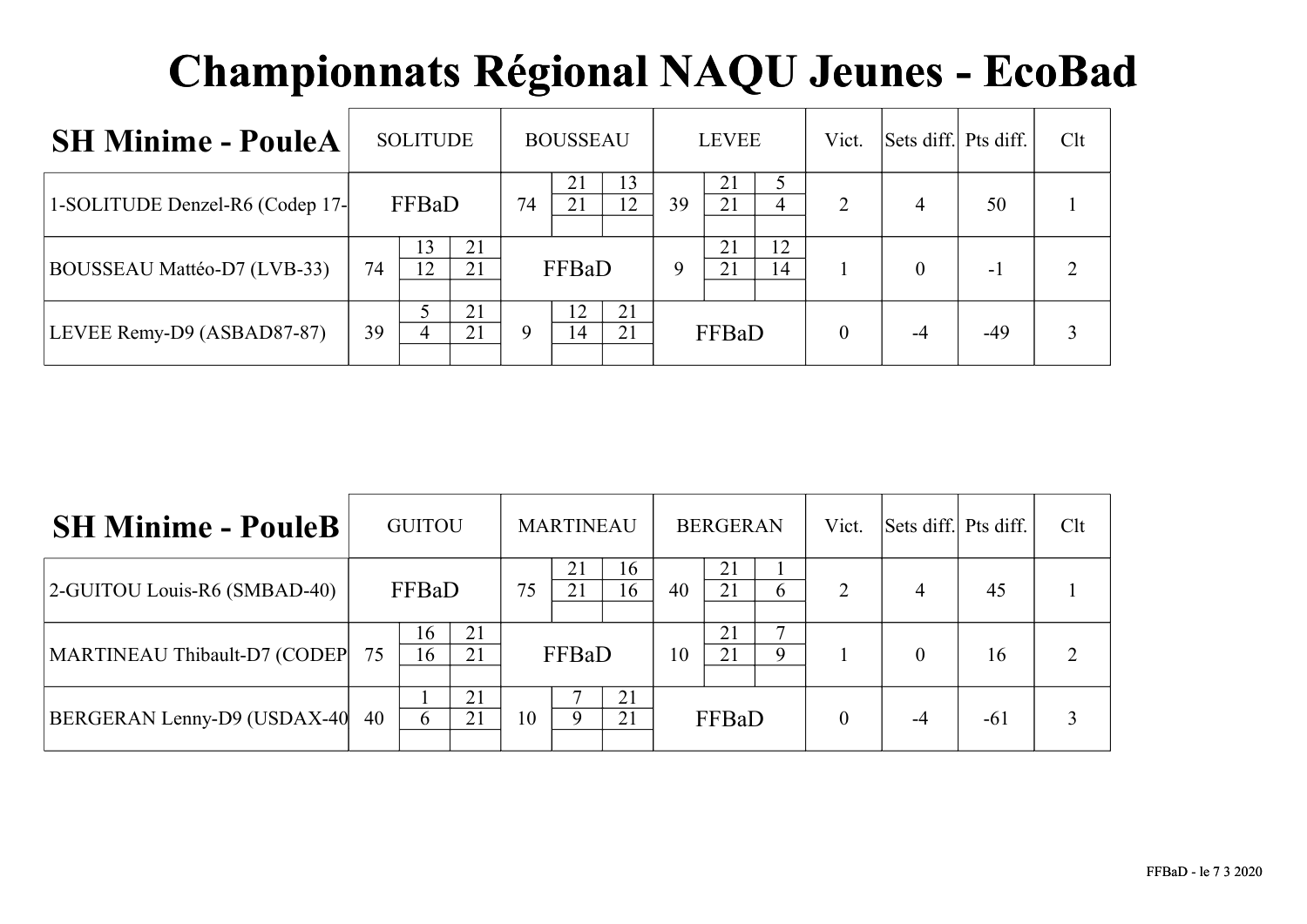| <b>SH Minime - PouleC</b>         | <b>STEYER</b>                        |    |          | PELLE MANCEA |    | <b>VINCENT</b> |          | Vict.    | Sets diff. Pts diff. |       | Clt |
|-----------------------------------|--------------------------------------|----|----------|--------------|----|----------------|----------|----------|----------------------|-------|-----|
| $3/4$ -STEYER Lucas-R6 (EBRSG-17) | FFBaD                                | 76 | 21       | 10           | 41 | 21<br>21       | 6<br>14  | 2        | 4                    | 45    |     |
| PELLE MANCEAU Enzo-D7 (BCG-       | 21<br>9<br>10<br>21<br>76            |    | FFBaD    |              | 11 | 21<br>21       | 10<br>14 |          |                      | $-5$  |     |
| VINCENT Tom-D8 (CASH-33)          | 21<br><sub>0</sub><br>21<br>14<br>41 |    | 10<br>14 | 21<br>21     |    | FFBaD          |          | $\theta$ | -4                   | $-40$ |     |

| <b>SH Minime - PouleD</b>          |    | <b>MORILLE</b> |          |    | <b>BURGAUD</b>       |                |    | <b>CHAUCHOY</b> |                | Vict.          | Sets diff. Pts diff. |       | Clt |
|------------------------------------|----|----------------|----------|----|----------------------|----------------|----|-----------------|----------------|----------------|----------------------|-------|-----|
| $3/4$ -MORILLE Eliott-R6 (BCMJ-33) |    | FFBaD          |          | 77 | 21                   | 10<br>8        | 42 | 21<br>21        |                | $\overline{2}$ | 4                    | 60    |     |
| BURGAUD Enzo-D8 (CODEP 86-86       |    | 10<br>8        | 21<br>21 |    | FFBaD                |                | 12 | 18<br>25<br>21  | 21<br>23<br>12 |                | - 1                  | $-16$ |     |
| CHAUCHOY Matéo-D9 (USDAX-40        | 42 |                | 21<br>21 | 12 | 21<br>23<br>$12^{-}$ | 18<br>25<br>21 |    | FFBaD           |                |                | $-3$                 | -44   |     |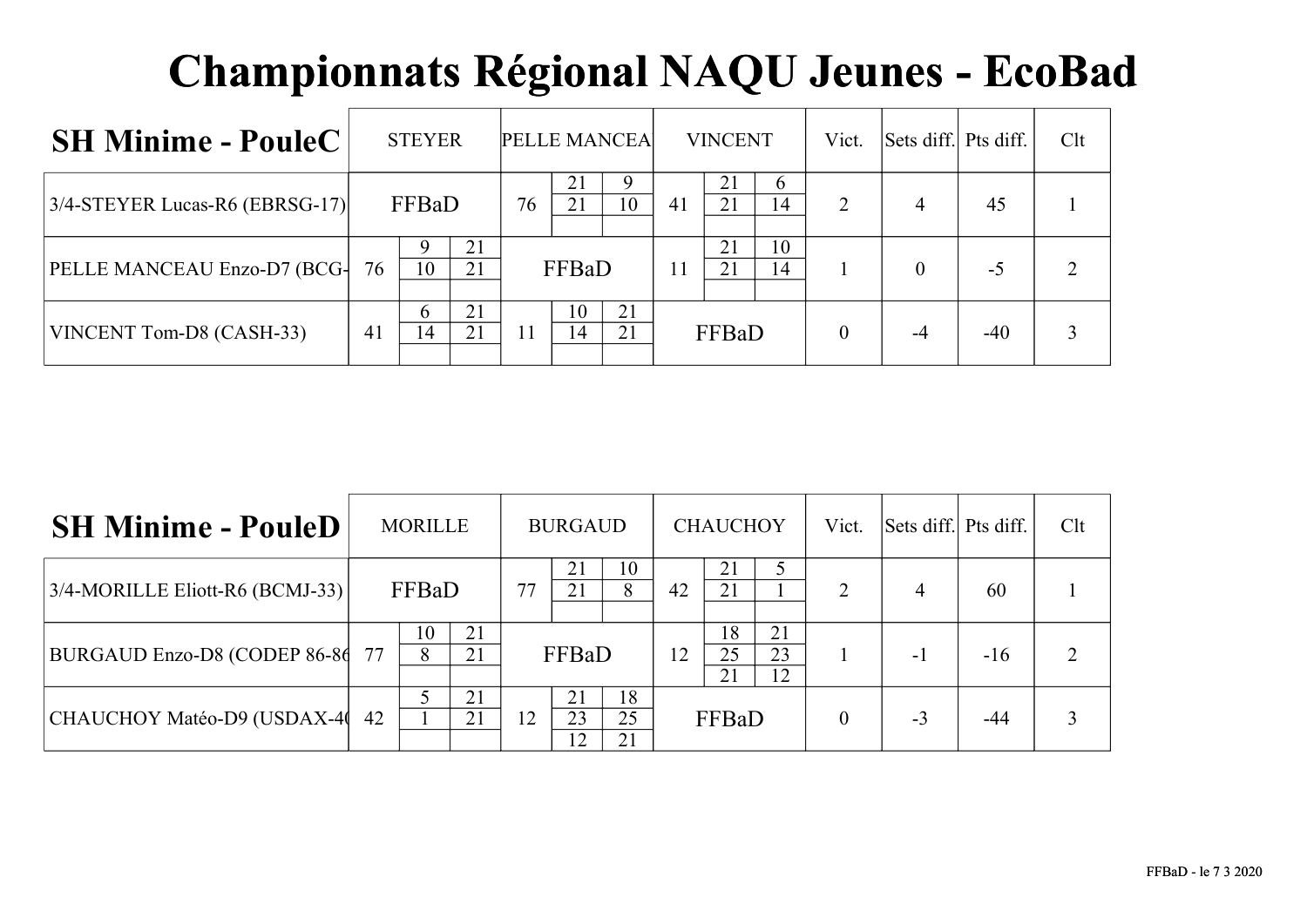| <b>SH Minime - PouleE</b>       |    | <b>LE MANACH</b> |          |    | <b>TESSIER</b> |          |    | <b>DELOFFRE</b> |         | Vict.    | Sets diff. Pts diff. |       | Clt |
|---------------------------------|----|------------------|----------|----|----------------|----------|----|-----------------|---------|----------|----------------------|-------|-----|
| LE MANACH Julien-R6 (USB-33)    |    | FFBaD            |          | 78 | 21<br>21       | 16<br>8  | 43 | 21<br>21        | 11<br>9 | 2        | $\overline{4}$       | 40    |     |
| TESSIER Flavio-D7 (Codep 17-17) | 78 | 16<br>8          | 21<br>21 |    | FFBaD          |          | 13 | 21<br>21        | 11<br>9 |          | $\Omega$             | 4     |     |
| DELOFFRE Léo-D8 (SACB-33)       | 43 | 11<br>Q          | 21<br>21 | 13 |                | 21<br>21 |    | FFBaD           |         | $\theta$ | $-4$                 | $-44$ |     |

| <b>SH Minime - PouleF</b>   |    | <b>NUGUES</b> |          |    | LEGRAND |          |    | <b>CHAMBOST</b> |          | Vict.          | Sets diff. Pts diff. |       | Clt |
|-----------------------------|----|---------------|----------|----|---------|----------|----|-----------------|----------|----------------|----------------------|-------|-----|
| NUGUES Joanny-R6 (USB-33)   |    | FFBaD         |          | 79 | 21      | 13       | 44 | 21<br>21        | 15<br>h. | $\overline{2}$ | 4                    | 39    |     |
| LEGRAND Nathan-D7 (UST-33)  | 79 | 13            | 21<br>21 |    | FFBaD   |          | 14 | 21<br>21        | 10<br>⇁  |                |                      | 7     | ∍   |
| CHAMBOST Tom-D8 (CODEP 19-1 | 44 | 15<br>6       | 21<br>21 | 14 | 10      | 21<br>21 |    | FFBaD           |          | $\theta$       |                      | $-46$ | 3   |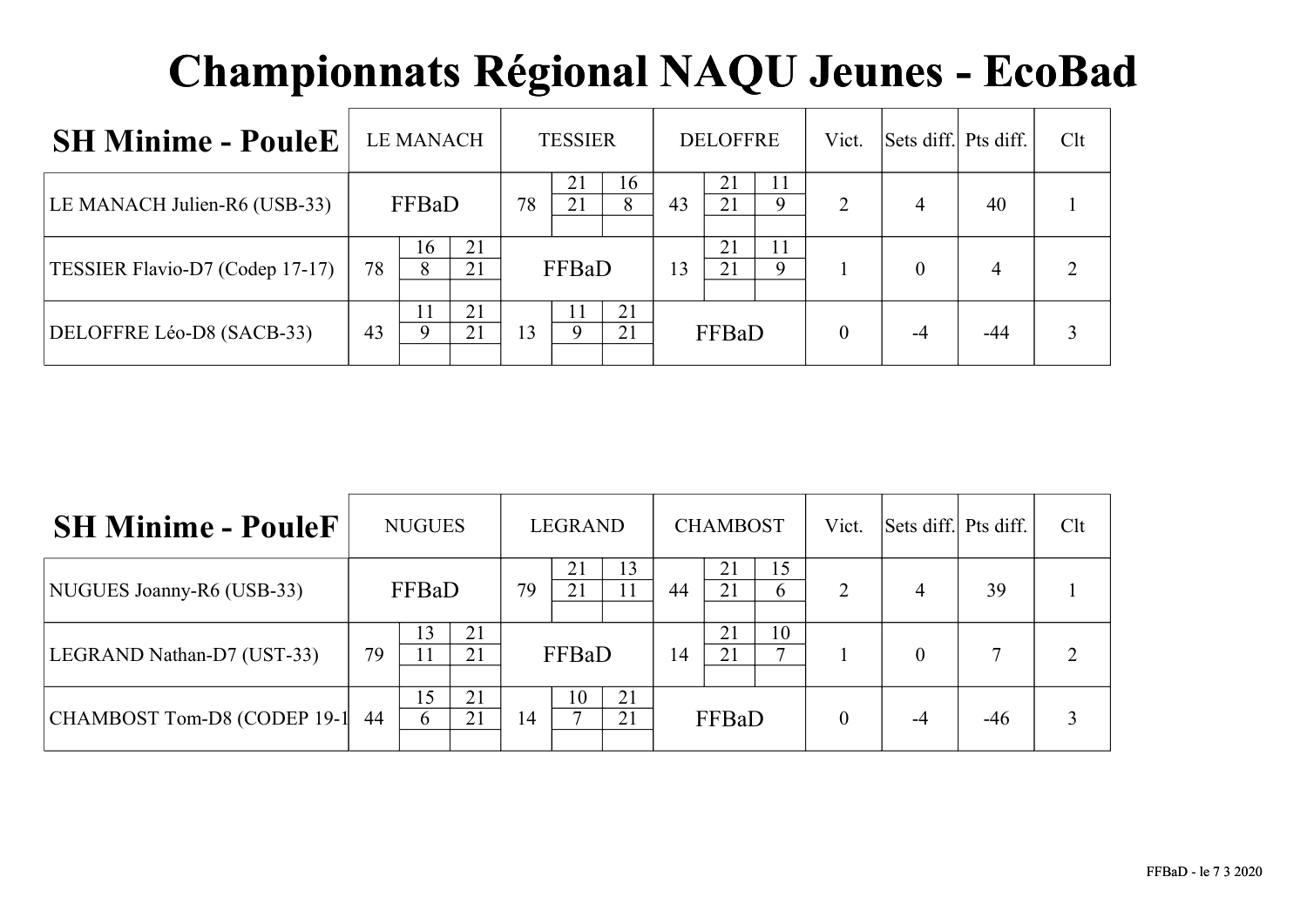| <b>SH Minime - PouleG</b>   NGUYEN VAN |    |         |          |    | <b>JOUAVILLE</b> |          |    | <b>DIEMERT</b> |         | Vict.    | Sets diff. Pts diff. |     | Clt |
|----------------------------------------|----|---------|----------|----|------------------|----------|----|----------------|---------|----------|----------------------|-----|-----|
| NGUYEN VAN Tiago-R6 (UST-33)           |    | FFBaD   |          | 80 | 21<br>21         | 8<br>7   | 45 | 21<br>21       |         | 2        | 4                    | 47  |     |
| JOUAVILLE Jules-D8 (FCLF-87)           | 80 | 8<br>17 | 21<br>21 |    | FFBaD            |          | 15 | 21<br>21       | 8<br>10 |          |                      |     |     |
| DIEMERT Jules-D9 (BCM-47)              | 45 |         | 21<br>21 | 15 | 10               | 21<br>21 |    | FFBaD          |         | $\theta$ | -4                   | -54 |     |

| <b>SH Minime - PouleH</b>            |    | <b>ADLER</b> |          |    |                | <b>BOURROU-ROBI</b> |       | <b>LAJOINIE</b> |                | Vict.          | Sets diff. Pts diff. |       | Clt |
|--------------------------------------|----|--------------|----------|----|----------------|---------------------|-------|-----------------|----------------|----------------|----------------------|-------|-----|
| ADLER Tom-R6 (SMBAD-40)              |    | FFBaD        |          | 81 | 21             | 12<br>Q             | 46    | 21<br>21        |                | $\overline{2}$ | 4                    | 51    |     |
| <b>BOURROU-ROBIN Florian-D7 (CA)</b> | 81 | 12<br>Q      | 21<br>21 |    | FFBaD          |                     | 16    | 21<br>23<br>21  | 23<br>21<br>10 |                | -1                   | $-10$ | ∍   |
| LAJOINIE Raphael-D8 (CODEP 19-       | 46 |              | 21<br>21 | 16 | 23<br>21<br>10 | 21<br>23<br>21      | FFBaD |                 |                | $\theta$       | $-3$                 | $-41$ |     |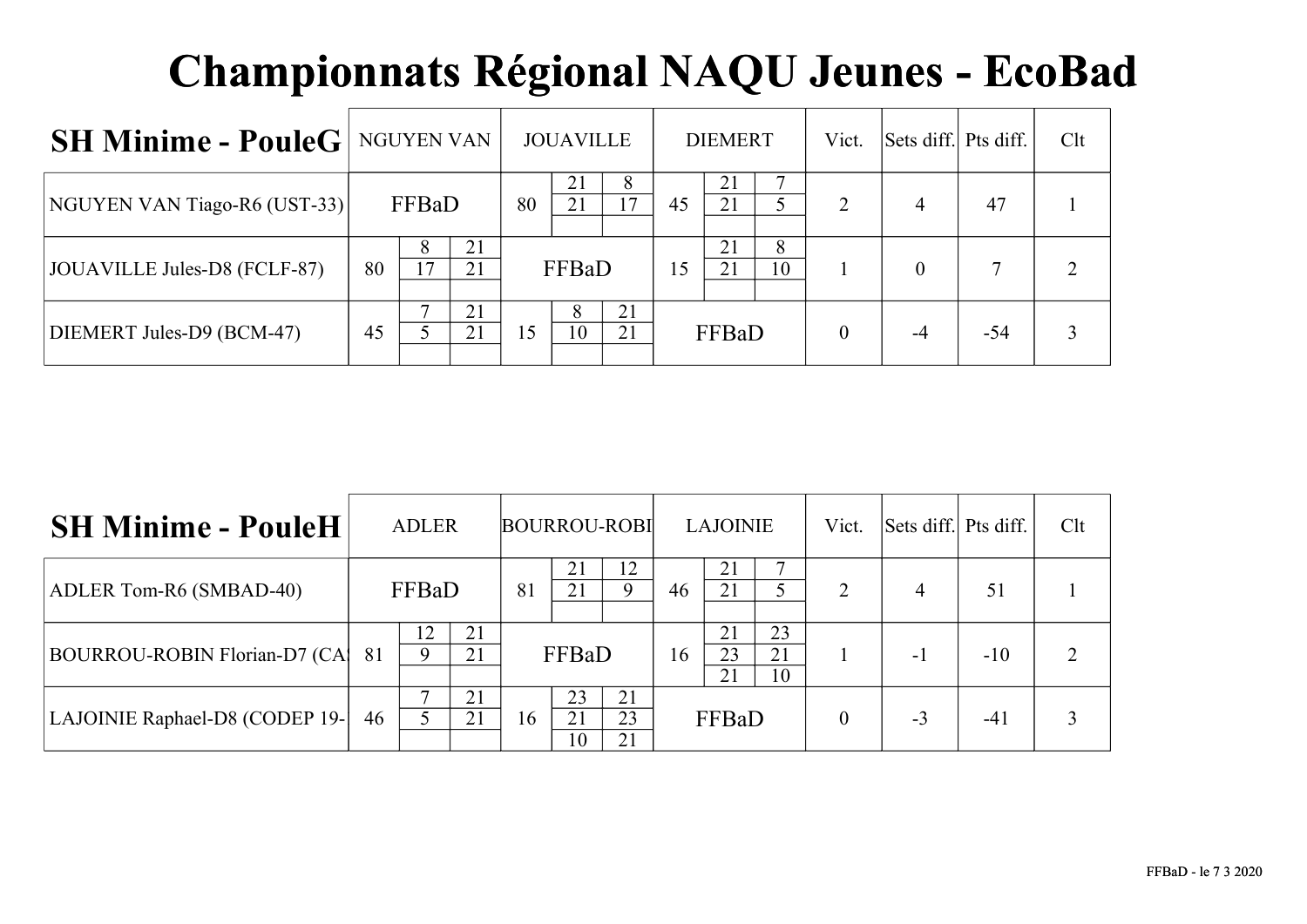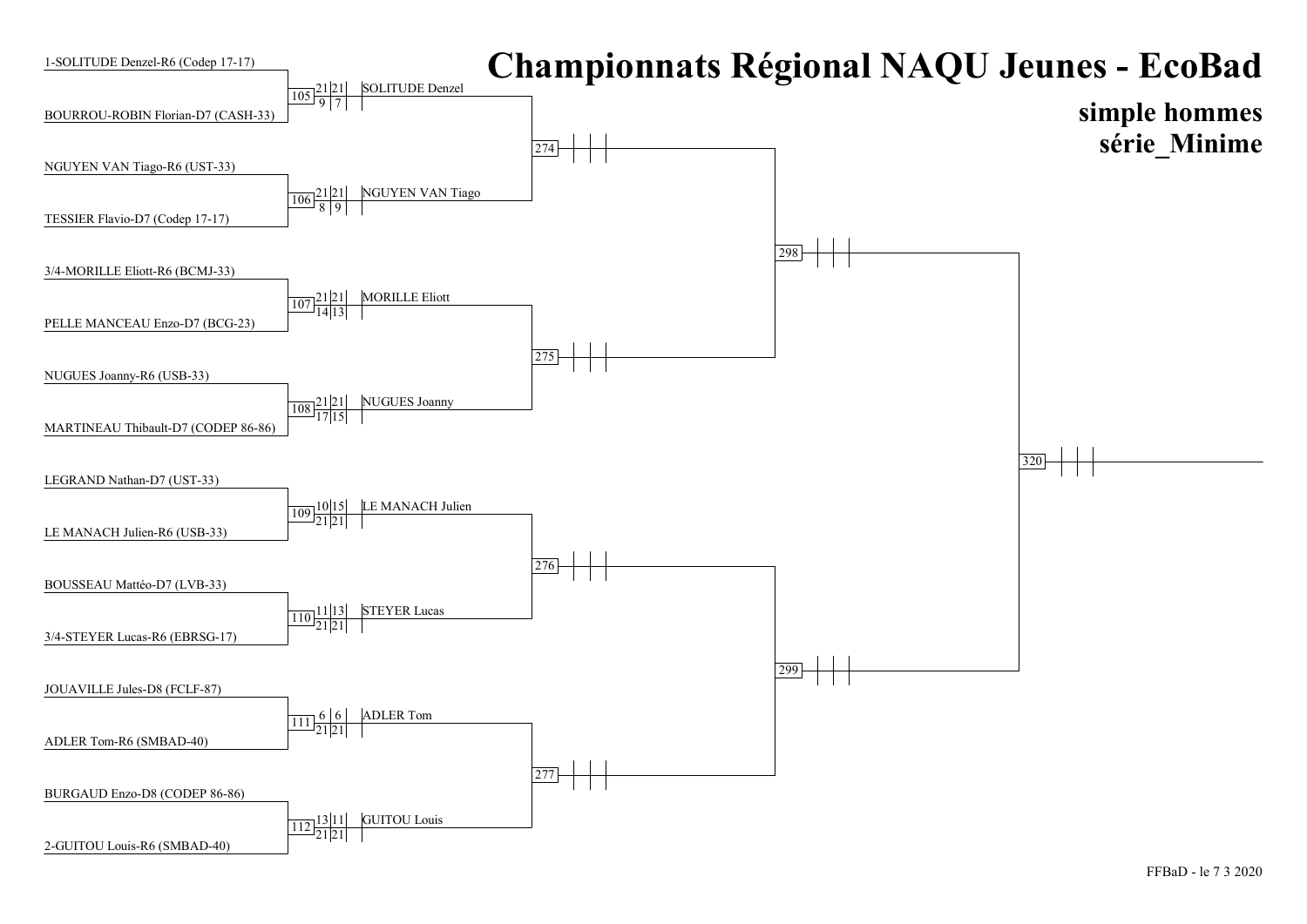| <b>SH Cadet - PouleA</b>    | <b>ROJO</b>    |          |    | <b>CANTEGREIL</b> |                        |    | <b>MONGABURE</b> |          | Vict. | Sets diff. Pts diff. |       | Clt |
|-----------------------------|----------------|----------|----|-------------------|------------------------|----|------------------|----------|-------|----------------------|-------|-----|
| 1-ROJO Vincent-R4 (LLB-86)  | FFBaD          |          | 91 | 21<br>21          | 10<br>16 <sup>16</sup> | 52 | 21<br>21         | 14<br>14 | 2     | 4                    | 30    |     |
| CANTEGREIL Marius-D7 (CODEP | 10<br>16<br>91 | 21<br>21 |    | FFBaD             |                        | 22 | 21<br>21         | 15<br>18 |       |                      | $-7$  |     |
| MONGABURE Mathéo-D8 (BOE-33 | 14<br>52<br>14 | 21<br>21 | 22 | 15<br>18          | 21<br>21               |    | FFBaD            |          |       |                      | $-23$ |     |

| <b>SH Cadet - PouleB</b>          |    | <b>LAYLAVOIX</b> |          |    | <b>LEBRUN</b> |          |    | <b>GRENUT</b> |        | Vict.    | Sets diff. Pts diff. |       | Clt |
|-----------------------------------|----|------------------|----------|----|---------------|----------|----|---------------|--------|----------|----------------------|-------|-----|
| $ 2-LAYLAVOIX I$ lann-R5 (BCI-87) |    | FFBaD            |          | 92 | 21            | 12<br>4  | 53 | 21<br>21      | 9<br>⇁ | 2        | $\overline{4}$       | 52    |     |
| LEBRUN Alexis-R6 (UST-33)         | 92 | 12<br>4          | 21<br>21 |    | FFBaD         |          | 23 | 21<br>21      |        |          | $\Omega$             | 4     |     |
| <b>GRENUT Noam-D8 (BCG-23)</b>    | 53 | 9                | 21<br>21 | 23 |               | 21<br>21 |    | FFBaD         |        | $\theta$ | $-4$                 | $-56$ |     |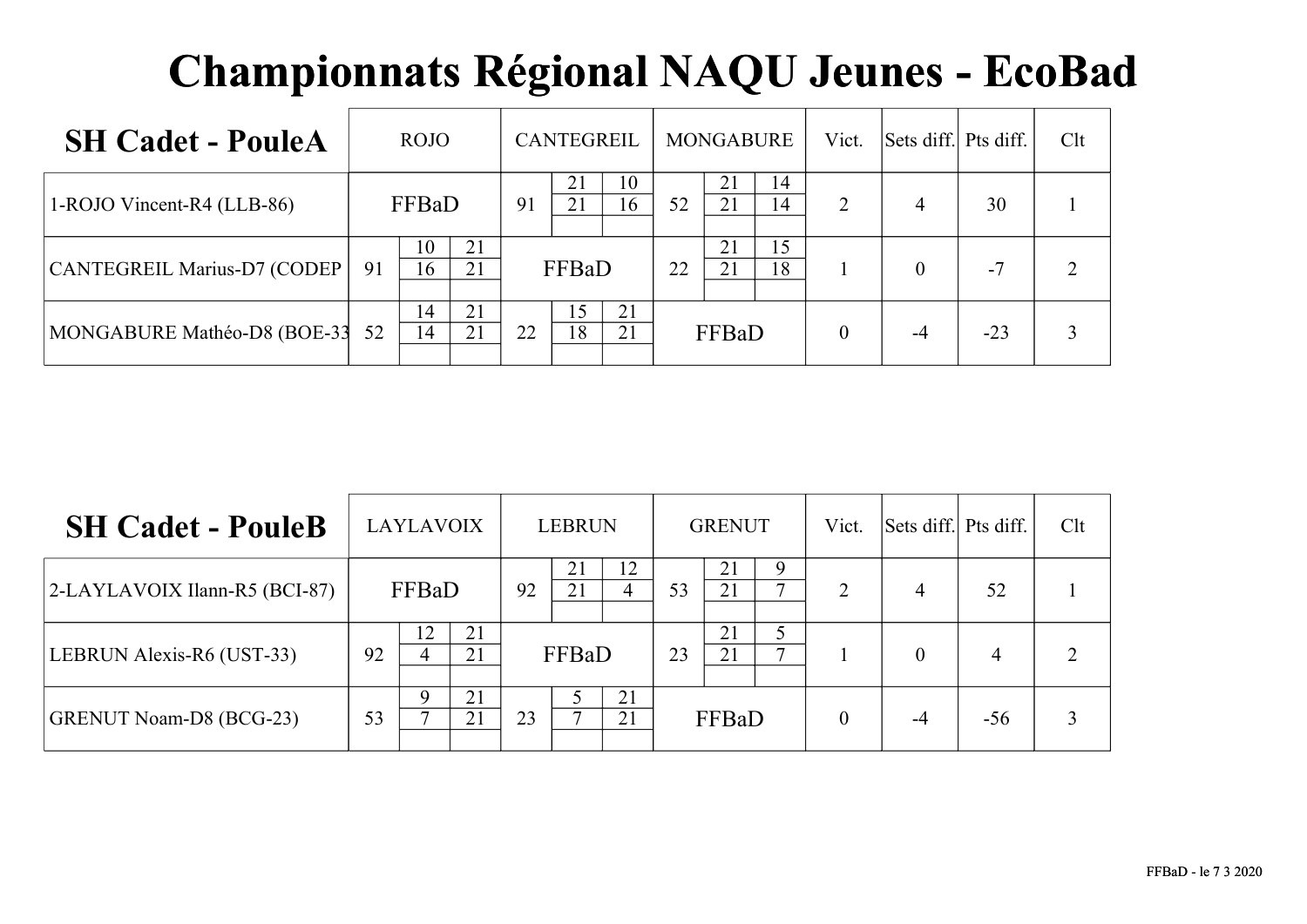| <b>SH Cadet - PouleC</b>            |    | <b>TAYLOR</b> |                |    | <b>DAVID</b>   |                |       |          | <b>CHRISTOU-SELV</b> | Vict.          | Sets diff. Pts diff. |       | Clt |
|-------------------------------------|----|---------------|----------------|----|----------------|----------------|-------|----------|----------------------|----------------|----------------------|-------|-----|
| 3/4-TAYLOR Mathiam-R5 (USDAX        |    | FFBaD         |                | 93 | 21<br>12<br>21 | 17<br>21<br>16 | 54    | 21<br>21 | 10                   | $\overline{2}$ |                      | 25    |     |
| DAVID Pablo-R6 (SCBNL-33)           | 93 | 21<br>16      | 21<br>12<br>21 |    | FFBaD          |                | 24    | 21<br>21 | 10<br>10             |                |                      | 22    |     |
| <b>CHRISTOU-SELVES Lucas-D9 (BC</b> | 54 | 10            | 21<br>21       | 24 | 10<br>10       | 21<br>21       | FFBaD |          |                      |                |                      | $-47$ |     |

| <b>SH Cadet - PouleD</b>          |    | <b>KISS</b>       |          |    | <b>LEYREM</b> |          |       | <b>BARA</b> |          | Vict.          | Sets diff. Pts diff. |       | Clt |
|-----------------------------------|----|-------------------|----------|----|---------------|----------|-------|-------------|----------|----------------|----------------------|-------|-----|
| 3/4-KISS Florian-R5 (BCMJ-33)     |    | FFBaD             |          | 94 | 21<br>21      | 13<br>15 | 55    | 21<br>21    | 13<br>9  | $\overline{2}$ | 4                    | 34    |     |
| LEYREM Gaspard-R6 (CASH-33)       | 94 | 13<br>15          | 21<br>21 |    | FFBaD         |          | 25    | 21<br>21    | 18<br>12 |                |                      | $-2$  | ∍   |
| <b>BARA Corentin-D9 (FCLF-87)</b> | 55 | 13<br>$\mathbf Q$ | 21<br>21 | 25 | 18<br>12      | 21<br>21 | FFBaD |             |          | $\theta$       | -4                   | $-32$ | 3   |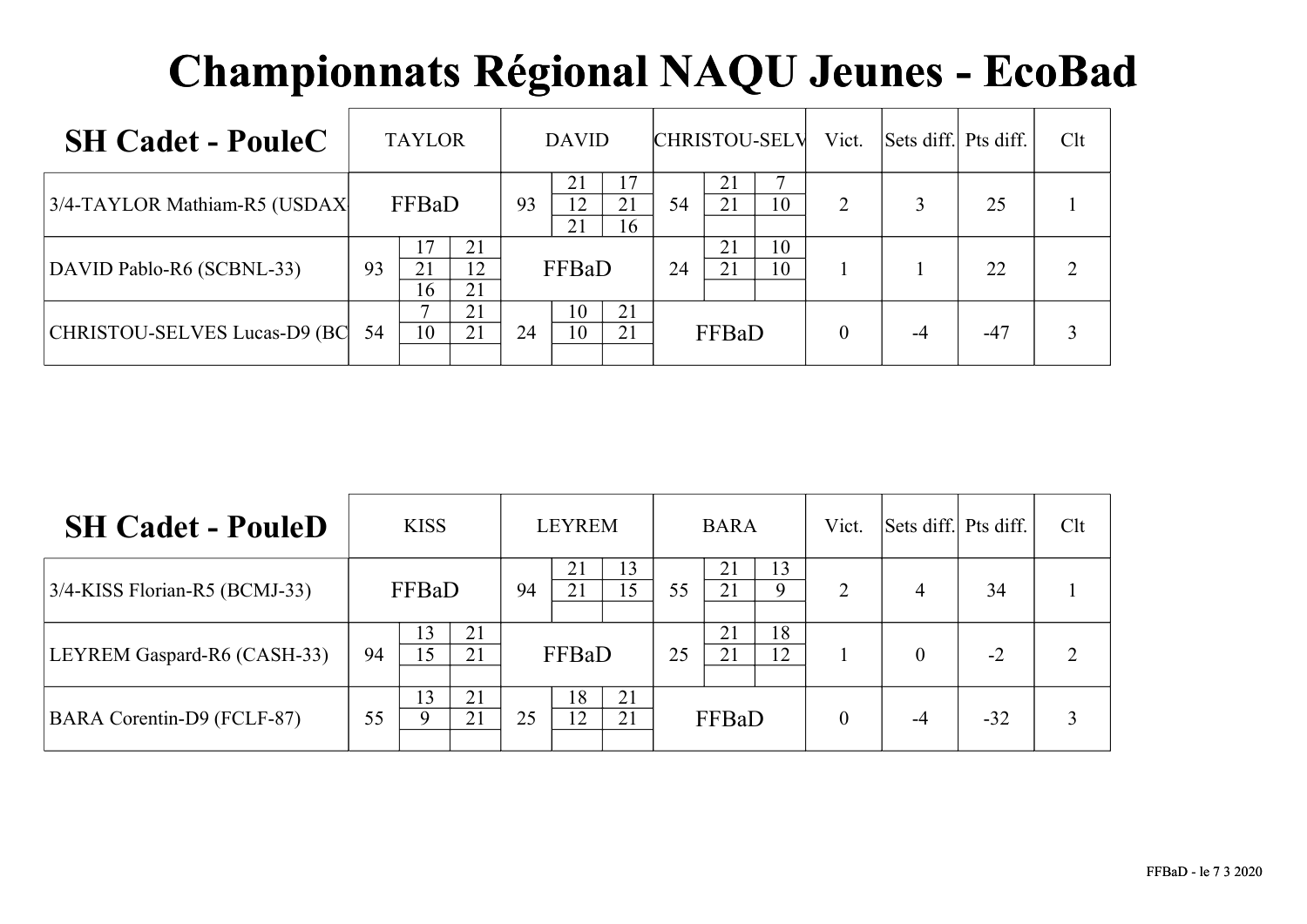| <b>SH Cadet - PouleE</b>      | <b>BENETREAU</b>                       | <b>ROCHA</b>                     | <b>GALLET</b>              | Vict.          | Sets diff. Pts diff. |       | Clt |
|-------------------------------|----------------------------------------|----------------------------------|----------------------------|----------------|----------------------|-------|-----|
| BENETREAU Quentin-R6 (UST-33) | FFBaD                                  | 12<br>21<br>21<br>95<br>21<br>16 | 21<br>9<br>⇁<br>21<br>56   |                |                      | 22    |     |
| ROCHA Miguel-R6 (SACB-33)     | 12<br>21<br>21<br>95<br>11<br>21<br>16 | FFBaD                            | 21<br>11<br>21<br>10<br>26 | $\mathfrak{D}$ |                      | 25    |     |
| GALLET Mateo-D9 (FCLF-87)     | 21<br>9<br>21<br>⇁<br>56               | 21<br>26<br>10<br>21             | FFBaD                      | $\theta$       | $-4$                 | $-47$ |     |

| <b>SH Cadet - PouleF</b>     | RODZIEWICZ    |          | <b>DUBOIS</b> |          |          | <b>RAMPNOUX</b> |          |          | <b>CARON</b> |          |          | Vict.    | Sets diff. Pts diff. |       | Clt |
|------------------------------|---------------|----------|---------------|----------|----------|-----------------|----------|----------|--------------|----------|----------|----------|----------------------|-------|-----|
| RODZIEWICZ Timeo-R6 (CASH-33 | FFBaD         |          | 96            | 21<br>21 | 12       | 27              | 21<br>21 | 14       | 57           | 21<br>21 | 5<br>11  | 3        | 6                    | 75    |     |
| DUBOIS Nathan-R6 (EBRSG-17)  | 12<br>96<br>4 | 21<br>21 |               | FFBaD    |          | 58              | 21<br>21 | 16<br>16 | 28           | 21<br>21 | 16<br>16 | 2        | $\mathcal{D}$        | $-6$  |     |
| RAMPNOUX Léo-D8 (SYB-16)     | 27<br>14      | 21<br>21 | 58            | 16<br>16 | 21<br>21 |                 | FFBaD    |          | 97           | 21<br>21 | 19<br>10 |          | $-2$                 | $-20$ |     |
| CARON Davy-D9 (ABC-87)       | 57            | 21<br>21 | 28            | 16<br>16 | 21<br>21 | 97              | 19<br>10 | 21<br>21 |              | FFBaD    |          | $\theta$ | $-6$                 | $-49$ | 4   |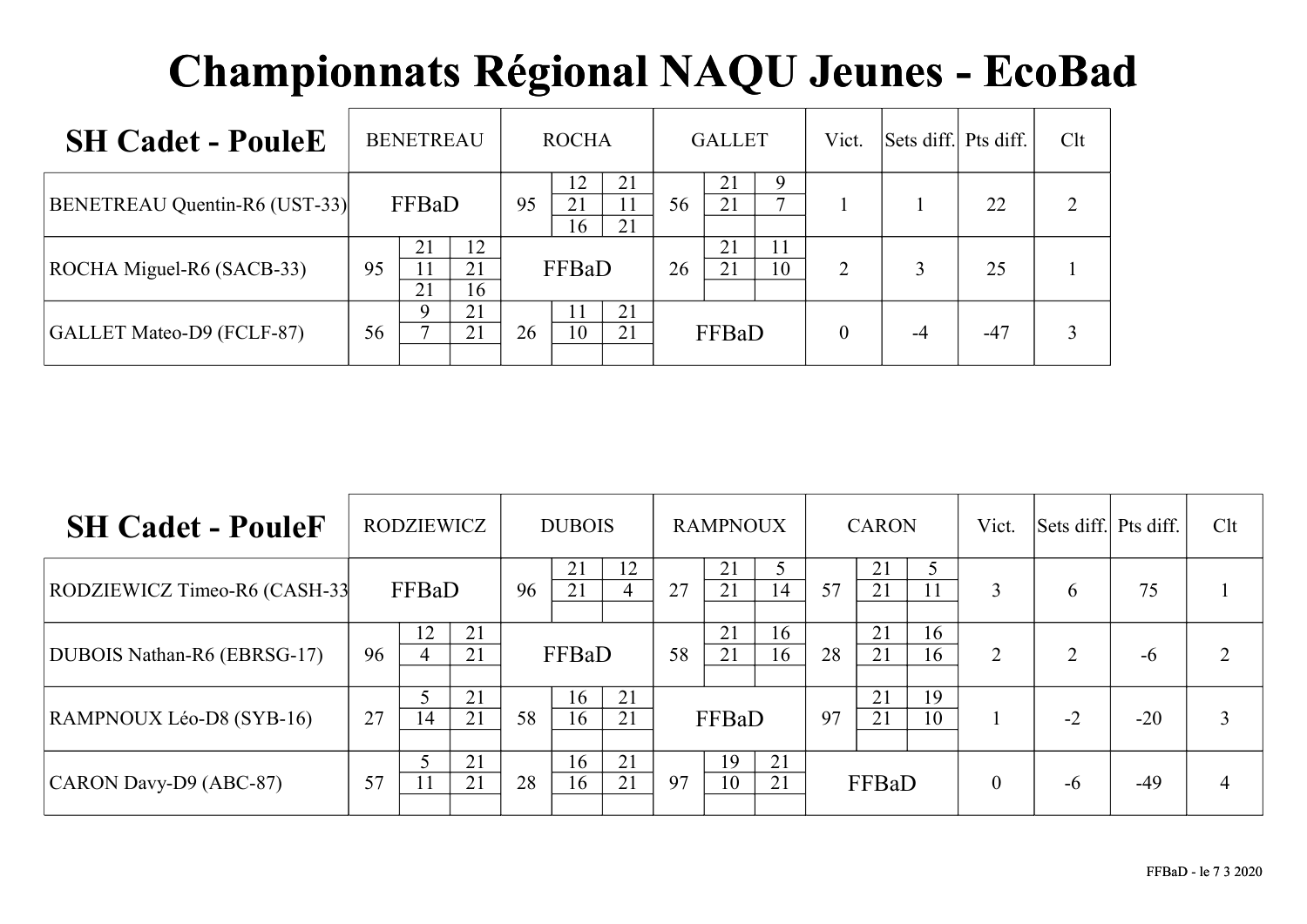| <b>SH Cadet - PouleG</b>       |    | <b>BENARD</b> |          | <b>DUPUY</b> |          |          | <b>DENAUD</b> |               |                | NOC |                |                   | Vict.          | Sets diff. Pts diff. |       | Clt |
|--------------------------------|----|---------------|----------|--------------|----------|----------|---------------|---------------|----------------|-----|----------------|-------------------|----------------|----------------------|-------|-----|
| BENARD Joshua-R6 (Codep 17-17) |    | FFBaD         |          | 98           | 17<br>12 | 21<br>21 | 29            | 21<br>21      | 8<br>13        | 59  | 21<br>21       | 12<br>12          | $\overline{2}$ | ∍                    | 26    | ∍   |
| DUPUY Julien-R6 (UST-33)       | 98 | 21<br>21      | 17<br>12 |              | FFBaD    |          | 60            | 21<br>21      | 8<br>8         | 30  | 21<br>21       | 8<br>$\mathbf{r}$ | 3              | 6                    | 66    |     |
| DENAUD Yovann-D9 (ASPBB-24)    | 29 | 8<br>13       | 21<br>21 | 60           | 8<br>8   | 21<br>21 |               | FFBaD         |                | 99  | 21<br>21<br>21 | 8<br>23<br>17     |                | $-3$                 | $-32$ | 3   |
| NOC Esteban-P10 (CODEP 86-86)  | 59 | 12<br>12      | 21<br>21 | 30           | 8        | 21<br>21 | 99            | 8<br>23<br>17 | 21<br>21<br>21 |     | FFBaD          |                   | $\theta$       | $-5$                 | $-60$ |     |